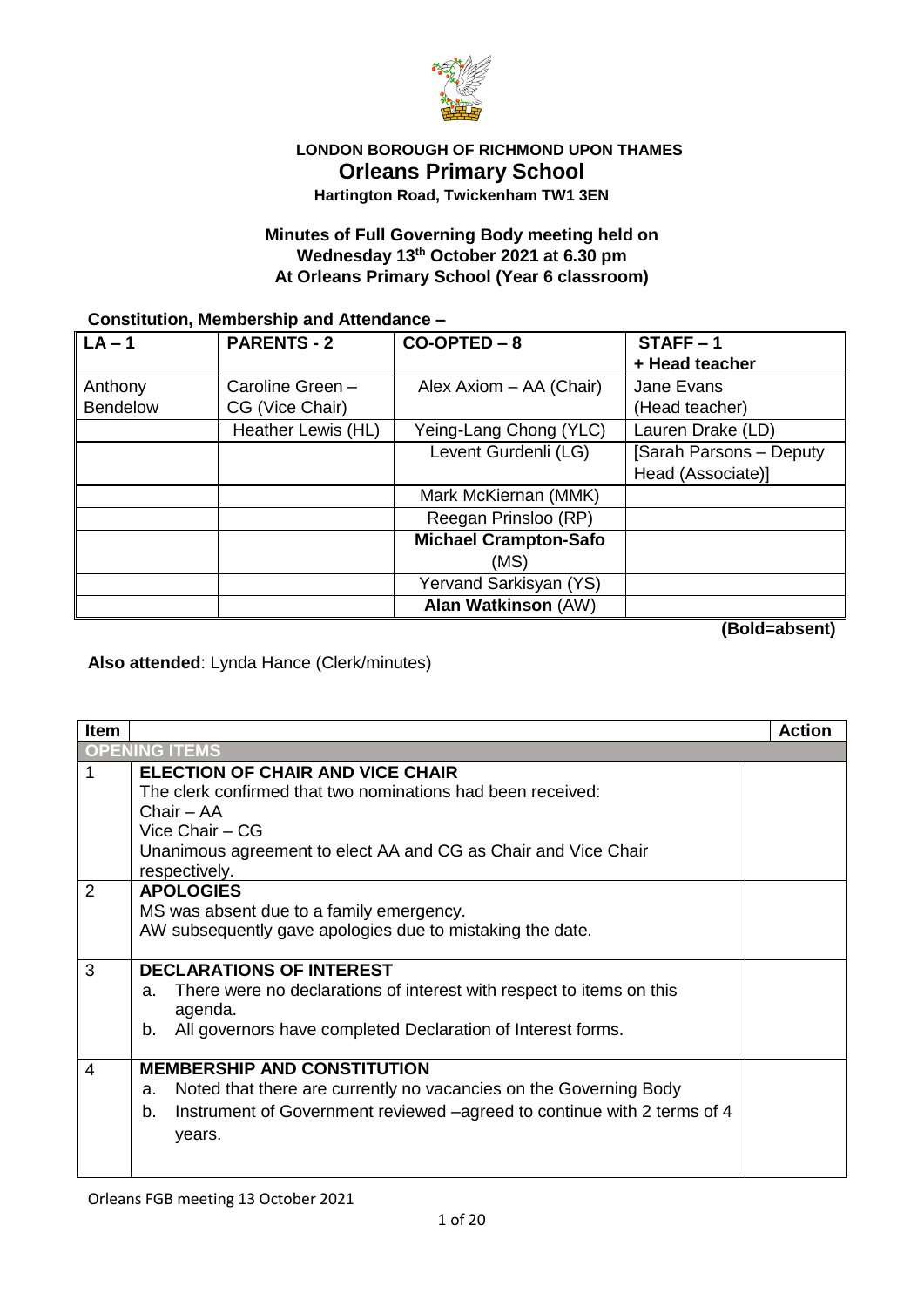

|                | To note that three Governors' terms of office are due to end this academic<br>C.         |                 |
|----------------|------------------------------------------------------------------------------------------|-----------------|
|                | year and one at the beginning of the next academic year. Agreed actions                  |                 |
|                | that need to be taken:                                                                   |                 |
|                | • Yeing-Lang Chong - July 2022. End of whole term.                                       |                 |
|                |                                                                                          |                 |
|                | Levent Gurdenli - May 2022. To advise the Chair if he wishes to stand<br>$\bullet$       | LG              |
|                | again.                                                                                   |                 |
|                | Alan Watkinson - July 2022. End of whole term.<br>$\bullet$                              | <b>MS</b>       |
|                | Michael Safo-Crampton - September 2022. To advise the Chair if he<br>$\bullet$           |                 |
|                | wishes to stand again.                                                                   |                 |
|                | Governance committee to deal with recruitment.                                           |                 |
|                |                                                                                          |                 |
|                | Agreed to appoint the Deputy Head (SP) as an Associate Member of<br>a.                   |                 |
|                | Quality and Standards and allow voting rights                                            |                 |
|                | Agreed the existing constitution of the Governing Body as it still meets the<br>b.       |                 |
|                | needs of the GB and the school.                                                          |                 |
|                | Noted all Chairs of committees have a casting vote if there is a tie in any              |                 |
|                | c.                                                                                       |                 |
|                | vote                                                                                     | LH.             |
|                | Contact details for governors confirmed and website will be updated.<br>d.               |                 |
| 5              | <b>PROCEDURAL MATTERS (statutory)</b>                                                    |                 |
|                | Approved the monitoring and evaluation schedule<br>a.                                    | <b>Approved</b> |
|                | Agreed standing orders to be adopted<br>b.                                               |                 |
|                | Governors signed code of conduct and were reminded of the importance<br>c.               |                 |
|                | of confidentiality                                                                       |                 |
|                | Open/closed meetings – agreed no change to current arrangements<br>d.                    |                 |
|                | Alternative arrangements/virtual meeting policy - noted the expectation is<br>е.         |                 |
|                | that governors are to attend meetings in person except in exceptional                    |                 |
|                | circumstances                                                                            |                 |
| 6              | <b>MINUTES AND MATTERS ARISING</b>                                                       | <b>Approved</b> |
|                | Governors approved the minutes of the last meeting held on 14 July 2021.                 |                 |
|                | To be signed by Chair and filed in the Head teacher's office.                            |                 |
|                | Matters arising – see updated table at the end of the minutes.                           |                 |
| $\overline{7}$ | <b>COMMITTEES AND PANELS</b>                                                             |                 |
|                | Formal appointment of committee members and Chair/Vice Chair agreed<br>a.                |                 |
|                | Election of Pay Panel, Head teachers Appraisal Committee and Pay<br>b.                   |                 |
|                | Appeal Committee agreed                                                                  |                 |
|                | Approved Terms of Reference for all committees including Governance<br>C.                | <b>Approved</b> |
|                | Committee, Pay Panel, Appeals Panel and Head teachers Appraisal                          |                 |
|                | Panel                                                                                    |                 |
|                | Committee reports were summarised by the relevant Chairs; reports noted<br>d.            |                 |
|                | Approved recommendations of Pay Panel<br>е.                                              | <b>Approved</b> |
|                |                                                                                          |                 |
|                | <b>Committee reports</b>                                                                 |                 |
|                | Draft minutes received and Chairs summarised:                                            |                 |
|                |                                                                                          |                 |
|                | F&P                                                                                      |                 |
|                | The audit was completed and no 'red flags' raised. Very positive last<br>$\bullet$       | <b>Support</b>  |
|                | meeting and well done to staff.                                                          |                 |
|                | The reception garden is an ongoing issue with limited progress. This is due<br>$\bullet$ |                 |
|                | to the council dragging its heels $-$ has said it's a funding issue $-$ ours is one      |                 |
|                |                                                                                          |                 |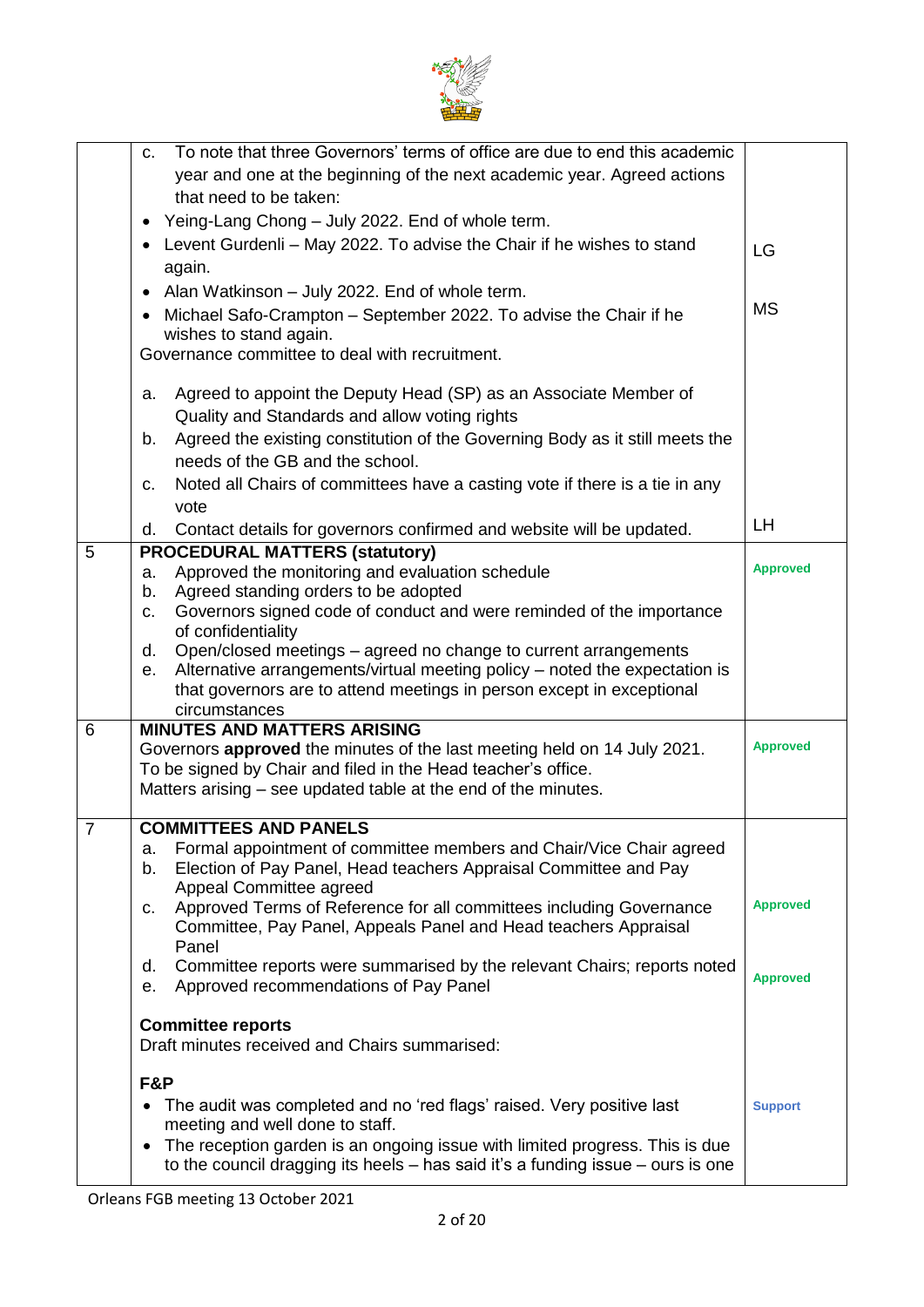

| of many capital bids. We can't progress the PTA funded part separately as<br>it's dependent on the council-funded works. There was a suggestion of<br>putting pressure on local Ward Councillors - the Chair will send a letter on<br>behalf of governors. A governor with LA contacts will escalate this.<br>The School Business Manager will now turn the focus on maximising rental<br>income.<br>• OPSF update:<br>$\triangleright$ This is the school fund – a donation website<br>$\triangleright$ The audit is almost complete<br>$\triangleright$ £5,500 available<br>$\triangleright$ Monthly transfers to be done to OPS<br>$\triangleright$ Need to get a treasurer appointed<br>The school budget is at a positive variance of circa £17,500<br>$\bullet$<br>Our gas prices are good as we're on a fixed price contract<br>$\bullet$<br>F&P is going to look at the next 5 years' priorities | AA<br><b>Support</b> |
|----------------------------------------------------------------------------------------------------------------------------------------------------------------------------------------------------------------------------------------------------------------------------------------------------------------------------------------------------------------------------------------------------------------------------------------------------------------------------------------------------------------------------------------------------------------------------------------------------------------------------------------------------------------------------------------------------------------------------------------------------------------------------------------------------------------------------------------------------------------------------------------------------------|----------------------|
|                                                                                                                                                                                                                                                                                                                                                                                                                                                                                                                                                                                                                                                                                                                                                                                                                                                                                                          |                      |
| <b>Q&amp;S</b><br>Data available by various headings; have decided on focus for monitoring<br>٠<br>Have considered performance by gender as the focus - further data was<br>$\bullet$<br>looked at by various headings<br>There are big gaps in writing achievement<br>٠<br>PPG – subject to an ongoing review<br>٠                                                                                                                                                                                                                                                                                                                                                                                                                                                                                                                                                                                      |                      |
| For the current year 6, we can go back to their results at year 2 to track<br>$\bullet$                                                                                                                                                                                                                                                                                                                                                                                                                                                                                                                                                                                                                                                                                                                                                                                                                  |                      |
| forward to assess progress<br>Base line assessments are to be set next meeting<br>٠                                                                                                                                                                                                                                                                                                                                                                                                                                                                                                                                                                                                                                                                                                                                                                                                                      |                      |
| Interventions – the school is ensuring pupils still get a broad and balanced<br>$\bullet$<br>curriculum                                                                                                                                                                                                                                                                                                                                                                                                                                                                                                                                                                                                                                                                                                                                                                                                  |                      |
| SEN – will consider resources in future meetings<br>٠                                                                                                                                                                                                                                                                                                                                                                                                                                                                                                                                                                                                                                                                                                                                                                                                                                                    |                      |
| ECF policy will go to PC&C in future<br>$\bullet$                                                                                                                                                                                                                                                                                                                                                                                                                                                                                                                                                                                                                                                                                                                                                                                                                                                        |                      |
| Q: will there be standardised tests this year?<br>A: Yes - inspectors will look at 2019/20 for comparison.                                                                                                                                                                                                                                                                                                                                                                                                                                                                                                                                                                                                                                                                                                                                                                                               |                      |
| Discussion on the SEF and what governors might include about their own<br>performance – draw from the annual evaluation; referred to Governance<br>Committee.                                                                                                                                                                                                                                                                                                                                                                                                                                                                                                                                                                                                                                                                                                                                            | <b>Support</b>       |
| PC&C                                                                                                                                                                                                                                                                                                                                                                                                                                                                                                                                                                                                                                                                                                                                                                                                                                                                                                     |                      |
| Staff finding it tough at this start of term. Children have struggled to get                                                                                                                                                                                                                                                                                                                                                                                                                                                                                                                                                                                                                                                                                                                                                                                                                             |                      |
| back into the school routine. It's very stressful for staff.                                                                                                                                                                                                                                                                                                                                                                                                                                                                                                                                                                                                                                                                                                                                                                                                                                             |                      |
| Previously day to day experiences are no longer 'normal'. Parents are<br>٠                                                                                                                                                                                                                                                                                                                                                                                                                                                                                                                                                                                                                                                                                                                                                                                                                               |                      |
| anxious.<br>Older children and parents who've had children at school longer have got<br>$\bullet$                                                                                                                                                                                                                                                                                                                                                                                                                                                                                                                                                                                                                                                                                                                                                                                                        |                      |
| back into routine more easily. Younger children and parents newer to                                                                                                                                                                                                                                                                                                                                                                                                                                                                                                                                                                                                                                                                                                                                                                                                                                     |                      |
| school are not aware of or used to processes.                                                                                                                                                                                                                                                                                                                                                                                                                                                                                                                                                                                                                                                                                                                                                                                                                                                            |                      |
|                                                                                                                                                                                                                                                                                                                                                                                                                                                                                                                                                                                                                                                                                                                                                                                                                                                                                                          |                      |
| Q: Governors discussed: how staff have coped, what can be done to<br>streamline? Governors noted they must be mindful of pressures on staff.                                                                                                                                                                                                                                                                                                                                                                                                                                                                                                                                                                                                                                                                                                                                                             |                      |
| A: The appraisal process is being streamlined.                                                                                                                                                                                                                                                                                                                                                                                                                                                                                                                                                                                                                                                                                                                                                                                                                                                           | <b>Support</b>       |
|                                                                                                                                                                                                                                                                                                                                                                                                                                                                                                                                                                                                                                                                                                                                                                                                                                                                                                          |                      |
| Exit interviews – some constructive feedback. Governors pleased to see<br>٠<br>the exit interviews being used for improvement.                                                                                                                                                                                                                                                                                                                                                                                                                                                                                                                                                                                                                                                                                                                                                                           |                      |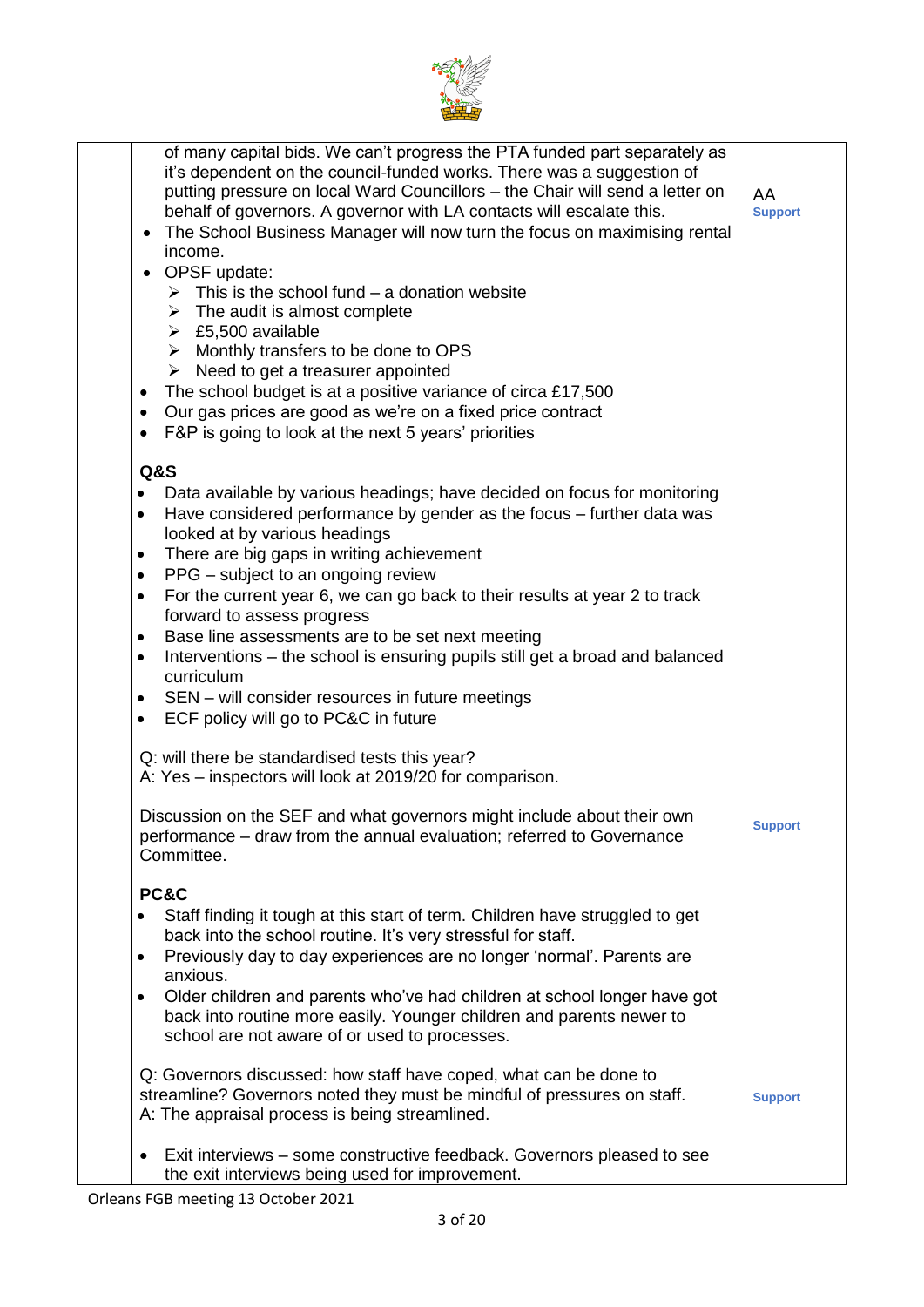

|   | Governors were impressed and pleased that two school residential trips<br>$\bullet$<br>went well.<br>There is a desire to increase the profile of the school in the local<br>$\bullet$<br>community. A one-way Facebook page is being considered. OPPTA would<br>like to be involved in community interaction.<br>Online safety group - no parent volunteer at present.<br>$\bullet$<br>Performance appraisal committee<br>Governors are content the policy is being followed.<br>The committee has met and looked at the process.<br>$\bullet$<br>Staff pay recommendations endorsed - they are consistent and<br>$\bullet$<br>objective<br>The government has published new guidance this week – some bands<br>have not changed and there is a pay freeze this year which erodes<br>differentials.<br>Governors approved the recommendations of the pay panel with<br>regards to teaching staff. | <b>Approved</b>             |
|---|----------------------------------------------------------------------------------------------------------------------------------------------------------------------------------------------------------------------------------------------------------------------------------------------------------------------------------------------------------------------------------------------------------------------------------------------------------------------------------------------------------------------------------------------------------------------------------------------------------------------------------------------------------------------------------------------------------------------------------------------------------------------------------------------------------------------------------------------------------------------------------------------------|-----------------------------|
|   | <b>STRATEGIC ITEMS</b>                                                                                                                                                                                                                                                                                                                                                                                                                                                                                                                                                                                                                                                                                                                                                                                                                                                                             |                             |
| 8 | <b>HEADTEACHER'S VERBAL REPORT</b><br>Governors received headline statistics including attendance; covid-19<br>a.<br>latest guidance and update on catch up funding; GDPR information;<br>information on staff well-being; details of childrens' behaviour on returning<br>to school.                                                                                                                                                                                                                                                                                                                                                                                                                                                                                                                                                                                                              | <b>Inform</b>               |
|   | Notes of the full report are in the governors' secure area of the website.<br>b.<br>A safeguarding report is in the governors' secure area of the website.<br>C.<br>The HT has made a formal request to work 4 days a week from the<br>d.<br>summer term 2022; this would mean she would not work on Fridays.<br>Governors are supportive: Chair to check the process to be followed with<br>AfC; the budget will need to be reviewed to see if there will be any<br>implications - referred to F&P committee.                                                                                                                                                                                                                                                                                                                                                                                     | <b>Support</b><br>AA<br>F&P |
|   | Q: Absence numbers seem low?<br>A: 89/98% in reception 2020 – the absences were due to 4 children and all<br>medically/covid related. 3 SEN children have had authorised absences.                                                                                                                                                                                                                                                                                                                                                                                                                                                                                                                                                                                                                                                                                                                 |                             |
|   | Q: How do the language issues compare with other schools?<br>A: Lots of families have come recently from Hong Kong and Turkey – this has<br>nearly doubled pupils with EAFL. We had 25 new starters in the last term,<br>some from abroad.                                                                                                                                                                                                                                                                                                                                                                                                                                                                                                                                                                                                                                                         |                             |
|   | Q: Will the pupil survey be done with all year groups?<br>A: Not with nursery/reception, although we hope to roll it out in future. It will be<br>discussion-based. The results will reviewed at PC&P committee.                                                                                                                                                                                                                                                                                                                                                                                                                                                                                                                                                                                                                                                                                   |                             |
|   | Governors noted that behaviour is good, especially in the playground and<br>commended this as positive.                                                                                                                                                                                                                                                                                                                                                                                                                                                                                                                                                                                                                                                                                                                                                                                            |                             |
|   | Q: What are the plans for the Headteacher to transition to a 4 day week?<br>What will be delegated? How can we avoid the Ht doing 5 days' work in 4,<br>when she should be reducing her hours.                                                                                                                                                                                                                                                                                                                                                                                                                                                                                                                                                                                                                                                                                                     | <b>Support</b>              |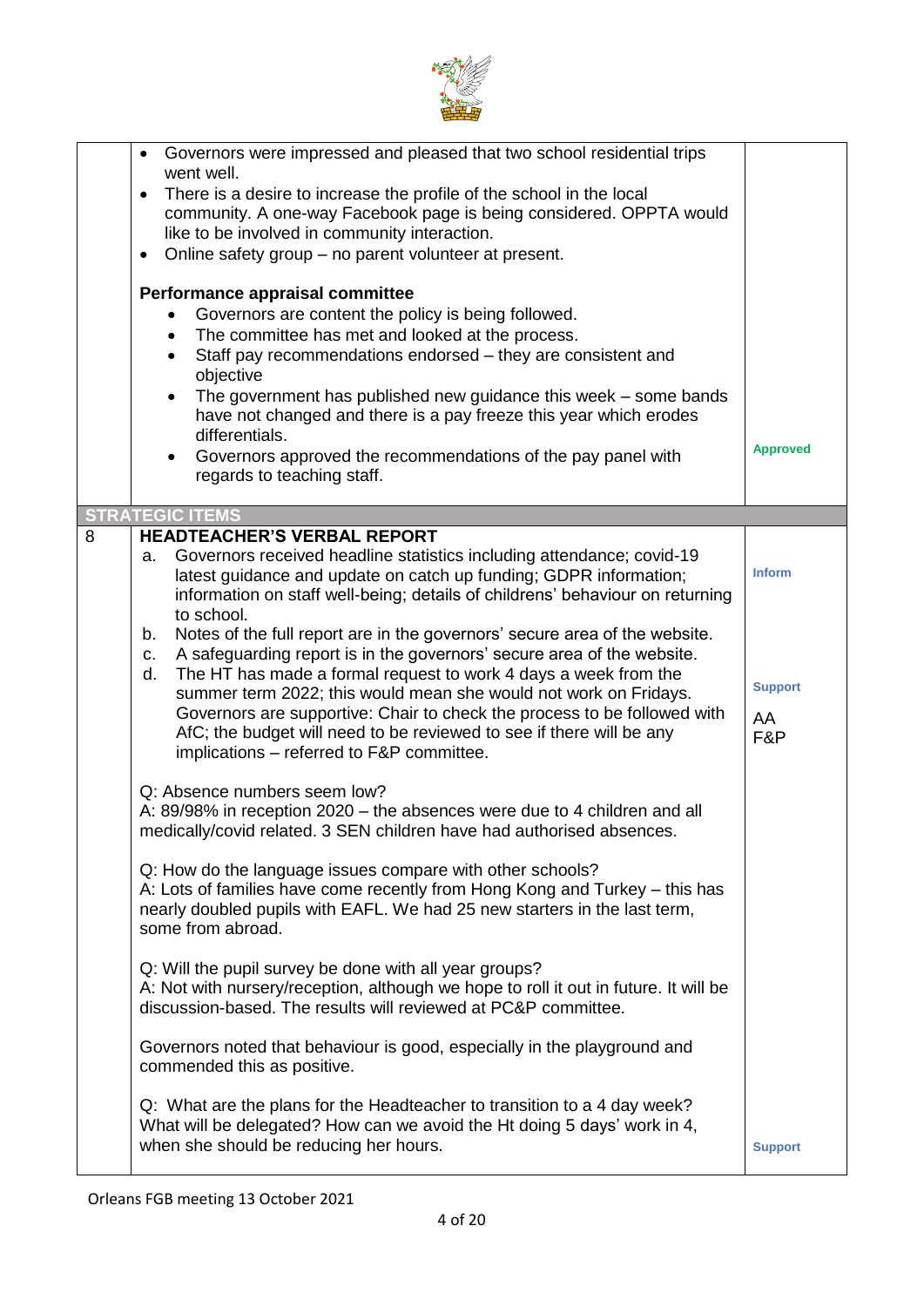

|    | A: We have an experienced SLT and delegation is to be reviewed. The long<br>stop date is to enable the transition, time for the new Deputy Head to settle in.<br>The Ht has been in post for 17 years and has a virtually non-existent work/life<br>balance, so is aware of the need not to carry the same workload on reduced<br>hours. |                 |
|----|------------------------------------------------------------------------------------------------------------------------------------------------------------------------------------------------------------------------------------------------------------------------------------------------------------------------------------------|-----------------|
| 9  | Head teacher's presentation on School Vision and Values:                                                                                                                                                                                                                                                                                 |                 |
|    |                                                                                                                                                                                                                                                                                                                                          | <b>Inform</b>   |
|    | What and why                                                                                                                                                                                                                                                                                                                             |                 |
|    | How we embed this across the school                                                                                                                                                                                                                                                                                                      |                 |
|    | How governors can see it in action                                                                                                                                                                                                                                                                                                       |                 |
|    | How it aligns with the curriculum                                                                                                                                                                                                                                                                                                        |                 |
|    | The presentation is in the governors' secure area of the website.                                                                                                                                                                                                                                                                        | Head /          |
|    | The vision and motto were written by staff in 2011.                                                                                                                                                                                                                                                                                      | <b>Clerk</b>    |
|    |                                                                                                                                                                                                                                                                                                                                          |                 |
|    | Q to governors: what does it mean for governors?                                                                                                                                                                                                                                                                                         |                 |
|    |                                                                                                                                                                                                                                                                                                                                          |                 |
|    | A: governors should see the evidence when they are in school and see                                                                                                                                                                                                                                                                     |                 |
|    | evidence of it furthering the children. It would be a red flag if governors thought                                                                                                                                                                                                                                                      |                 |
|    | it was missing.                                                                                                                                                                                                                                                                                                                          |                 |
|    | Q: are pupils encouraged or rewarded for living/demonstrating the values, e.g.                                                                                                                                                                                                                                                           |                 |
|    | the values tree?                                                                                                                                                                                                                                                                                                                         |                 |
|    | A: the values are reflected in assemblies.                                                                                                                                                                                                                                                                                               |                 |
|    |                                                                                                                                                                                                                                                                                                                                          |                 |
|    | Q: are pupil & parent surveys tailored to the vision & values?                                                                                                                                                                                                                                                                           |                 |
|    | A: no, but they will be in future.                                                                                                                                                                                                                                                                                                       |                 |
|    |                                                                                                                                                                                                                                                                                                                                          |                 |
|    | Q: can governors have a list of dates when they could join in events?                                                                                                                                                                                                                                                                    |                 |
|    | A: that will be provided.                                                                                                                                                                                                                                                                                                                | <b>Support</b>  |
|    |                                                                                                                                                                                                                                                                                                                                          |                 |
|    |                                                                                                                                                                                                                                                                                                                                          |                 |
| 10 | <b>School Development Plan</b>                                                                                                                                                                                                                                                                                                           |                 |
|    | SDP and governors' monitoring schedule approved – finances to be added.                                                                                                                                                                                                                                                                  | <b>Approved</b> |
|    | SEF and governors' monitoring schedule approved                                                                                                                                                                                                                                                                                          | <b>Approved</b> |
|    | Visit policy and new procedures for monitoring visits approved - the new form                                                                                                                                                                                                                                                            | <b>Approved</b> |
|    | is to be used                                                                                                                                                                                                                                                                                                                            |                 |
|    |                                                                                                                                                                                                                                                                                                                                          |                 |
|    | SIP report - noted that all governors have received this. Next SIP visit due                                                                                                                                                                                                                                                             | AA              |
|    | 29/11/21, AA to attend.                                                                                                                                                                                                                                                                                                                  |                 |
|    |                                                                                                                                                                                                                                                                                                                                          |                 |
|    | Governors noted it is important for them to monitor and use the SDP. Agreed                                                                                                                                                                                                                                                              |                 |
|    | YLC to take the challenge and opportunity lead within the SEF for teaching                                                                                                                                                                                                                                                               |                 |
|    | and learning.                                                                                                                                                                                                                                                                                                                            |                 |
|    |                                                                                                                                                                                                                                                                                                                                          |                 |
|    | Governors reinforced that they must not create extra work for staff and must fit                                                                                                                                                                                                                                                         |                 |
|    | visits in to ensure support. Each lead governor to introduce themselves during                                                                                                                                                                                                                                                           |                 |
|    | the first week of term. Visits can be observations, attending assembly, going                                                                                                                                                                                                                                                            | <b>Support</b>  |
|    | on a walk, etc; governors must prepare so staff don't have to repeat                                                                                                                                                                                                                                                                     |                 |
|    | information; visits must be focused and linked to the SDP. Governors agreed                                                                                                                                                                                                                                                              |                 |
|    | they must be in school to be effective.                                                                                                                                                                                                                                                                                                  |                 |
|    |                                                                                                                                                                                                                                                                                                                                          |                 |
|    | Q: do we need a maths link governor?                                                                                                                                                                                                                                                                                                     |                 |
|    |                                                                                                                                                                                                                                                                                                                                          |                 |
|    | A: maths mastery is now embedded so there is no link governor.                                                                                                                                                                                                                                                                           |                 |
| 11 | <b>STRATEGY AND SELF-EVALUATION</b>                                                                                                                                                                                                                                                                                                      |                 |
|    | A verbal update was given from the governance committee Chair and noted.                                                                                                                                                                                                                                                                 |                 |
|    | The strategic 5-year plan is to be streamlined to focus on strategic objectives                                                                                                                                                                                                                                                          |                 |
|    | to support the school. It will be made more digestible and the document will be                                                                                                                                                                                                                                                          | <b>Support</b>  |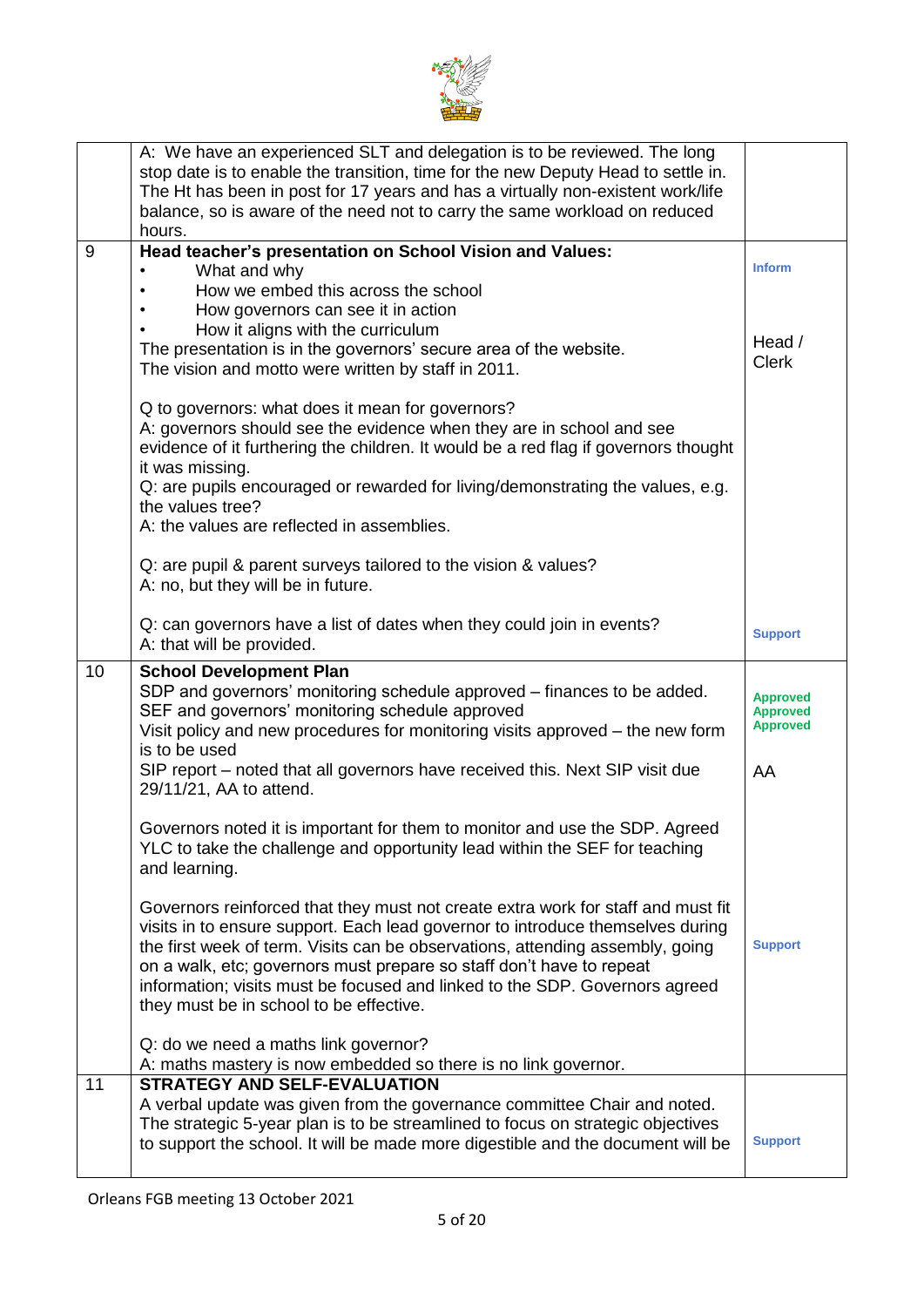

|    | used to evaluate governors' performance and be wholly owned and used by<br>governors.                                                                                                                                                                                                                                                                                                                                                                                                                                                                                                                                                                                                                                                                                                                                              |                       |  |
|----|------------------------------------------------------------------------------------------------------------------------------------------------------------------------------------------------------------------------------------------------------------------------------------------------------------------------------------------------------------------------------------------------------------------------------------------------------------------------------------------------------------------------------------------------------------------------------------------------------------------------------------------------------------------------------------------------------------------------------------------------------------------------------------------------------------------------------------|-----------------------|--|
|    | Q: What is the relationship with the SDP and is another document helpful?<br>A: It has to have the challenge perspective - OFSTED will look for this.                                                                                                                                                                                                                                                                                                                                                                                                                                                                                                                                                                                                                                                                              |                       |  |
|    | Q: Can we just use the SDP?<br>A: It will evaluate monitoring visits and tie in with the SDP. It will be linked to<br>current activities and focus on improving performance and supporting CPD,<br>showing how governors add value and support the school in a simple and<br>useful format.                                                                                                                                                                                                                                                                                                                                                                                                                                                                                                                                        |                       |  |
|    | AB is to join the Governance Committee.<br>Governors were very enthusiastic about the Governance Committee.                                                                                                                                                                                                                                                                                                                                                                                                                                                                                                                                                                                                                                                                                                                        |                       |  |
|    | Clerk to post governors' attendance and training records on the web site.<br>RAG and skills audit is delegated to the Governance Committee                                                                                                                                                                                                                                                                                                                                                                                                                                                                                                                                                                                                                                                                                         | AB<br><b>Clerk</b>    |  |
| 12 | <b>SAFEGUARDING</b><br>All Governors have confirmed they have read and understood Part 2 of<br>a)<br>the KCSIE 2021<br>Governors signed the Acceptable Usage Policy<br>b)                                                                                                                                                                                                                                                                                                                                                                                                                                                                                                                                                                                                                                                          |                       |  |
|    | Safeguarding has been firmly embedded in the school with a team of 4 staff<br>focusing on it; one has been a volunteer for ChildLine. There was one referral<br>at the start of term for support. More training will take place in November; all<br>staff have had a level 1 refresher. Young carers to be identified. OFSTED<br>requires that designated leads must have supervision in place and a proposal<br>is being put together. School has applied for a £1,500 grant for training for an<br>SLT member to be the senior mental health lead.<br>Contextual safeguarding in the local area - KS2 children gathering in local<br>parks and open to alcohol/drugs; also going out during the night. Discussion<br>on liberal parents/boundaries and affluent neglect, means children have<br>access to things they shouldn't. |                       |  |
| 13 | <b>POLICIES</b><br>There was lengthy discussion on how revised policies are presented to<br>governors:                                                                                                                                                                                                                                                                                                                                                                                                                                                                                                                                                                                                                                                                                                                             |                       |  |
|    | <b>Points raised</b><br>How changes might be tracked or highlighted<br>How governors who have not participated in writing a policy can approve<br>it                                                                                                                                                                                                                                                                                                                                                                                                                                                                                                                                                                                                                                                                               | <b>Accountability</b> |  |
|    | How delegation to link governor or committees relates to quorum of FGB<br>FGB is the opportunity to challenge documents that have been<br>delegated and recommendations made to committees/FGB                                                                                                                                                                                                                                                                                                                                                                                                                                                                                                                                                                                                                                     |                       |  |
|    | <b>Responses</b>                                                                                                                                                                                                                                                                                                                                                                                                                                                                                                                                                                                                                                                                                                                                                                                                                   |                       |  |
|    | Changes are highlighted to link governor<br>It is governors' responsibility to ensure policies work for the school, not                                                                                                                                                                                                                                                                                                                                                                                                                                                                                                                                                                                                                                                                                                            | <b>Accountability</b> |  |
|    | to write policies                                                                                                                                                                                                                                                                                                                                                                                                                                                                                                                                                                                                                                                                                                                                                                                                                  |                       |  |
|    | There are over 100 policies and this is a heavy workload for staff – they<br>can't be presented to committees and FGB                                                                                                                                                                                                                                                                                                                                                                                                                                                                                                                                                                                                                                                                                                              |                       |  |
|    |                                                                                                                                                                                                                                                                                                                                                                                                                                                                                                                                                                                                                                                                                                                                                                                                                                    |                       |  |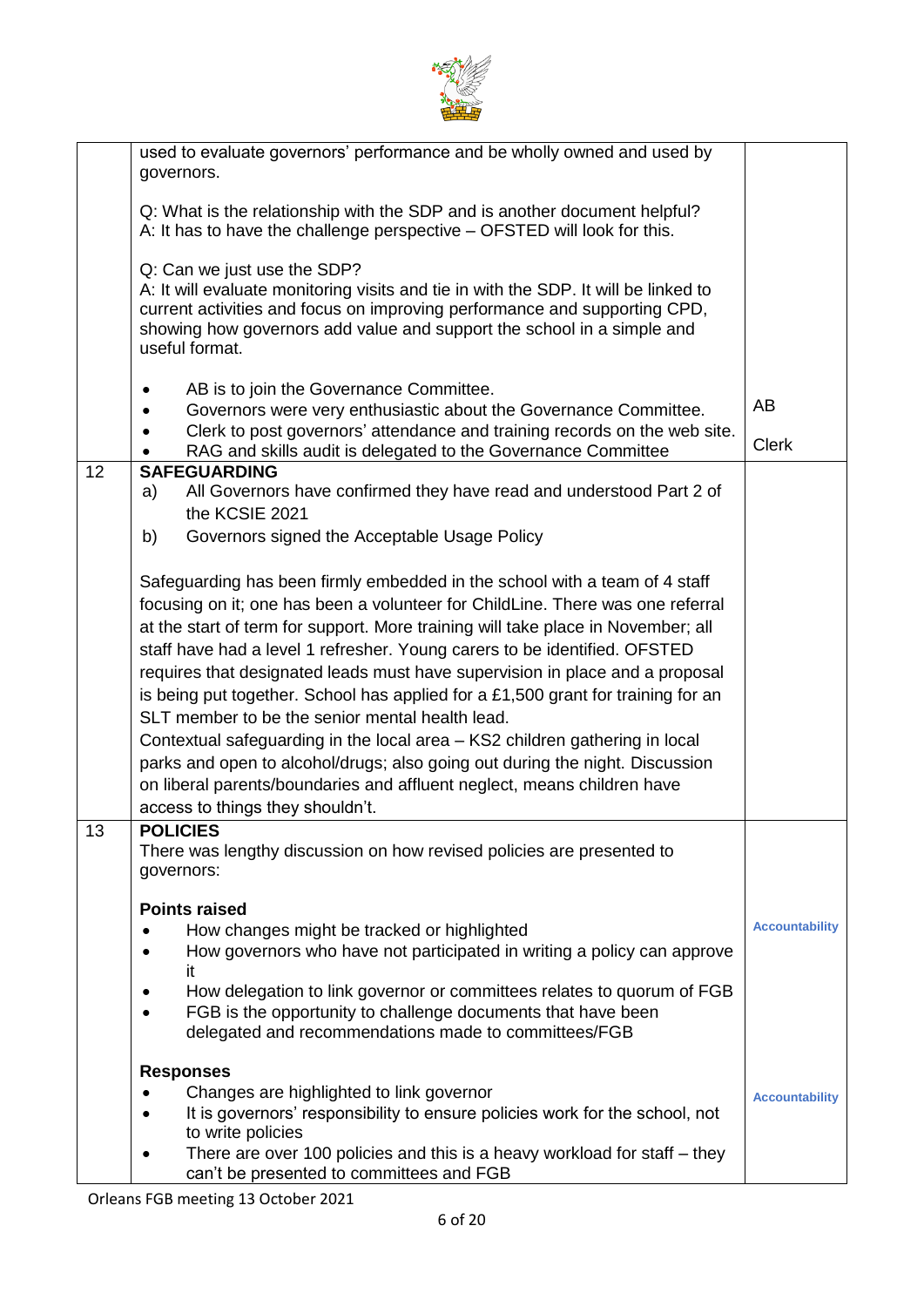

|     | The Headteacher ensures policy wording is in line with any relevant<br>$\bullet$<br>statutory requirements                          |                 |  |
|-----|-------------------------------------------------------------------------------------------------------------------------------------|-----------------|--|
|     | Some policies are guided by (or written by) DfE or AfC<br>٠                                                                         |                 |  |
|     | Governors need to have trust in staff, link governors and committees<br>$\bullet$                                                   |                 |  |
|     |                                                                                                                                     |                 |  |
|     | The Clerk advised that there are guidelines on which policies can be delegated                                                      |                 |  |
|     | to committees and to staff. Committee approval of policies can be ratified by                                                       |                 |  |
|     | FGB.                                                                                                                                |                 |  |
|     | Behaviour and Discipline Policy – M C-S was to have reviewed to                                                                     |                 |  |
|     | a.<br>commend to FGB. AA will chase this.                                                                                           | AA              |  |
|     |                                                                                                                                     |                 |  |
|     | Safeguarding and Child Protection Policy - questions have been<br>b.                                                                |                 |  |
|     | addressed outside the meeting; approved.                                                                                            | <b>Approved</b> |  |
|     | Anti-bullying and Online Safety Policy approved.<br>C.                                                                              |                 |  |
|     | Disclosure and Debarring Policy - queries on what supervision of<br>d.                                                              | <b>Approved</b> |  |
|     | volunteers and barred list checks means in practice are to be dealt with                                                            | AA              |  |
|     | via email with FGB.                                                                                                                 |                 |  |
|     | SEND policy approved.<br>е.                                                                                                         |                 |  |
|     |                                                                                                                                     | <b>Approved</b> |  |
| 14  | <b>TERMLY INFORMATION</b>                                                                                                           |                 |  |
|     | The Chair had no Local Authority information to report; there are two meetings<br>coming up which will be reported to the next FGB. |                 |  |
| 15  | <b>Governor training and development</b>                                                                                            |                 |  |
|     | Governors were reminded:                                                                                                            |                 |  |
|     | to report any training undertaken, identifying 3 things learned from the<br>a)                                                      |                 |  |
|     | training, how it links to the SDP and how they will use it to improve their                                                         |                 |  |
|     | practice                                                                                                                            |                 |  |
|     | b) governors are required to attend a minimum of 1 training session per                                                             |                 |  |
|     | academic year                                                                                                                       |                 |  |
|     | <b>CLOSING ITEMS</b>                                                                                                                |                 |  |
| 16  | <b>ANY OTHER BUSINESS</b>                                                                                                           |                 |  |
|     | Governors are to email the Clerk with details of any training they undertake                                                        | All             |  |
| 17  | that is not provided by AfC.<br><b>SELF EVALUATION</b>                                                                              |                 |  |
|     | Governors agreed they had achieved the following at this meeting:                                                                   |                 |  |
|     | Focused on streamlining the visits process                                                                                          |                 |  |
|     | Highlighting the values of the school                                                                                               |                 |  |
|     | Elected the governing body                                                                                                          |                 |  |
| 13. | DATE OF NEXT MEETING: Wednesday 15 December 2021 - 6:30pm                                                                           |                 |  |
|     |                                                                                                                                     |                 |  |
|     |                                                                                                                                     |                 |  |

Meeting ended at 21:01 pm

Signature: \_\_\_\_\_\_\_\_\_\_\_ Date: \_\_\_\_\_\_\_\_\_\_\_\_\_\_\_\_

*See next page for Actions and Agenda items arising*